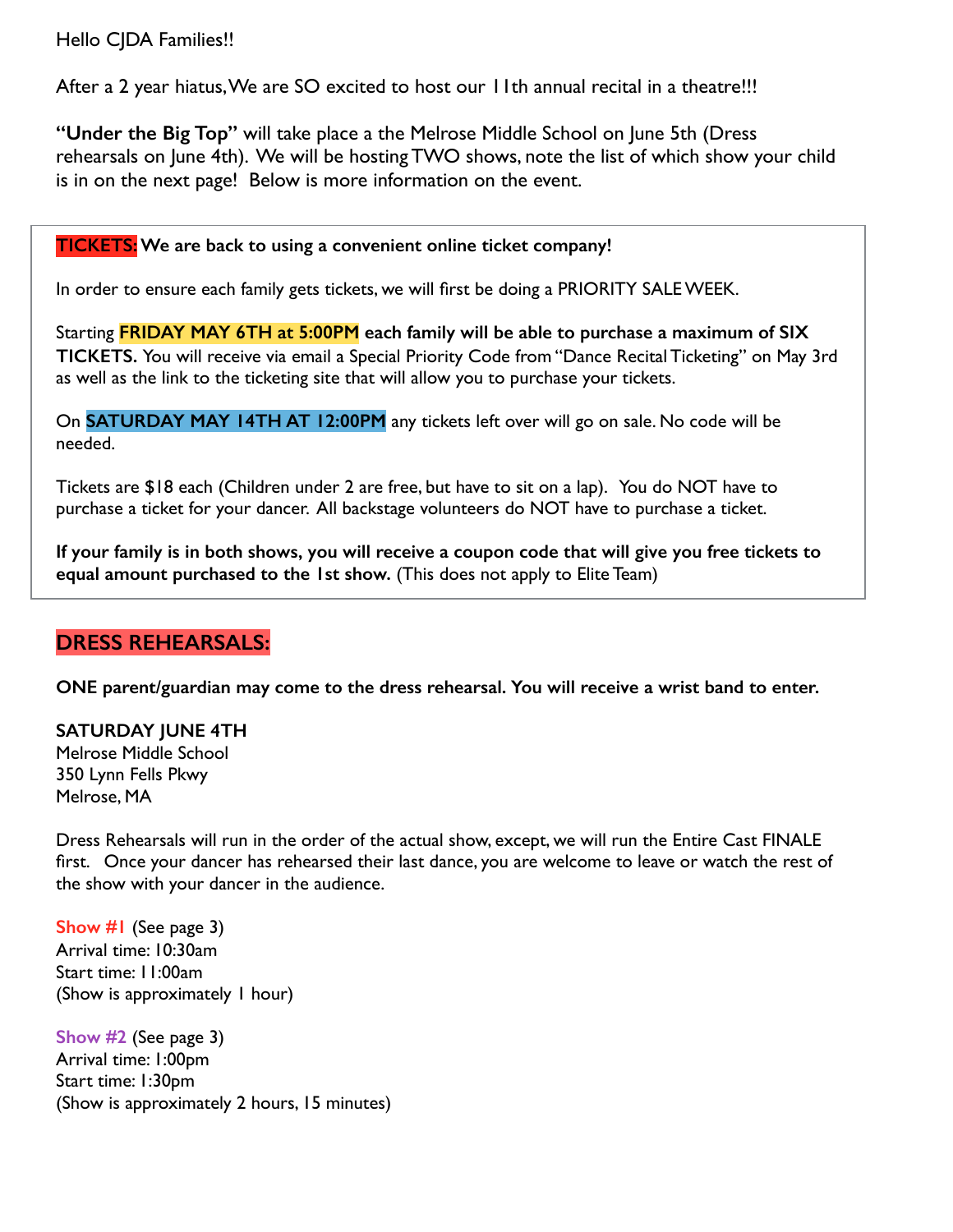## RECITALS:

**SUNDAY JUNE 5TH**  Melrose Middle School 350 Lynn Fells Pkwy Melrose, MA

### **Show #1**

Volunteer Arrival Time: 10:15am Student Arrival time: 10:30am Doors open: 10:40am Start time: 11:00am (Show is approximately 1 hour)

### **Show #2**

Volunteer Arrival Time: 12:45pm Student Arrival time: 1:00pm Door open: 1:10pm Start time: 1:30pm (Show is approximately 2 hours, 15 minutes)

#### **BACKSTAGE VOLUNTEERS**

A huge part of what makes our dance recitals successful is the back stage volunteers. We will need 1-3 mothers to help with each class. You will receive an email with a "Sign up Genius" to sign up for your childs class. All volunteers must be able to volunteer at the dress rehearsal as well as recital. We do allow you to go into the audience to watch your dancer perform. All backstage moms do not have to purchase a ticket.

#### SHOW WEEK:

The week of the show, **May 30th-June 4th** there will be NO regular classes.

We will be hosting PICTURE DAYS at the studio May 31st & June 1st. We will be taking group pictures as well as individuals! See page 4 to see the PICTURE DAY Schedule!

### MORE TO COME…..

The following information will be coming soon!….

\*DVD Order Form \*Recital T-shirt Order Form \*Recital Plush Toys Order Form \*Tights List \*Show Order \*Recital Ticket Codes \*Picture Day Brochure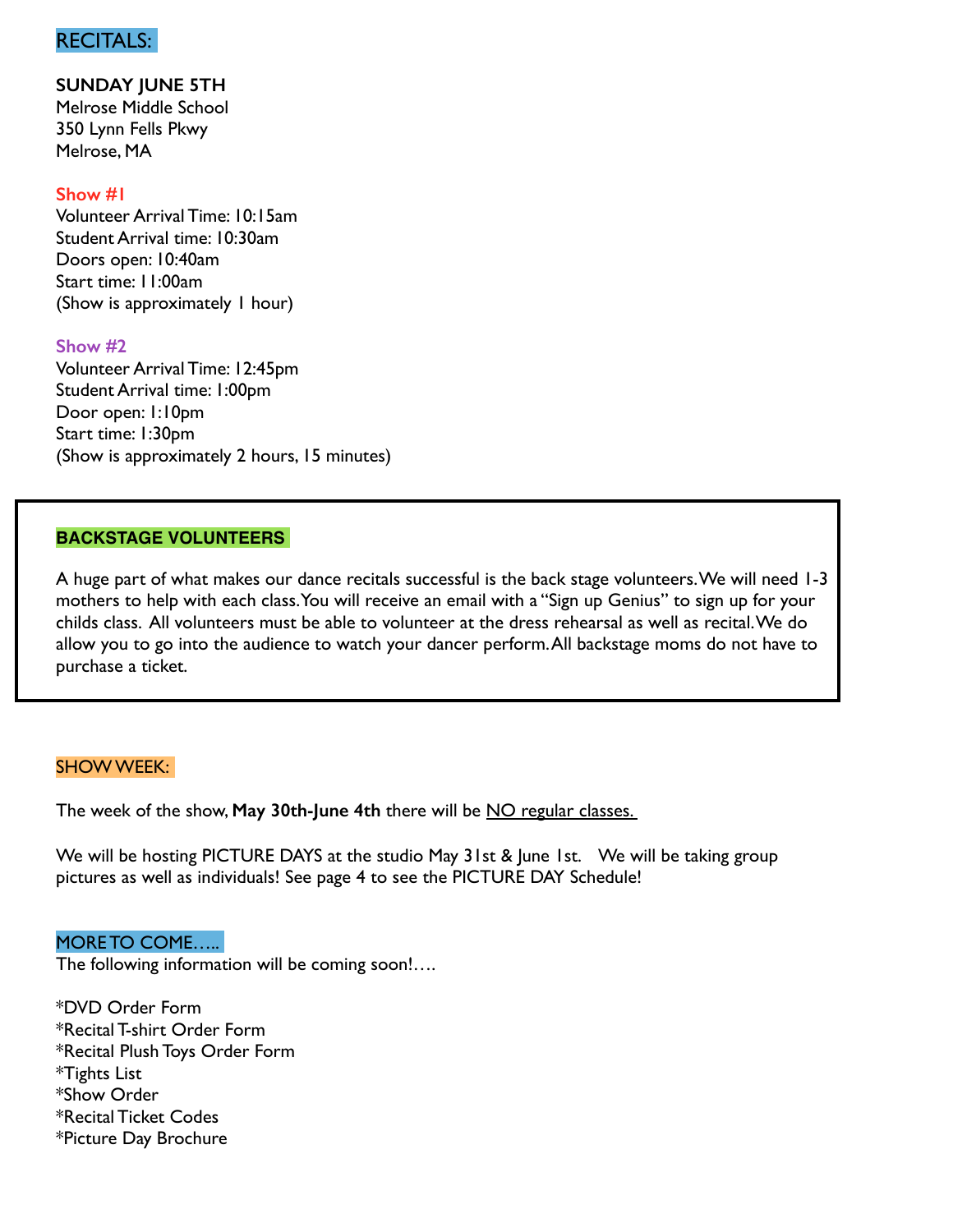## **Under the Big Top! Recital 2022**

Please see below which show your dancer is in. Please note: This is NOT the order of the show

| <b>11AM SHOW</b>                    | <b>1:30PM SHOW</b>                                                     |
|-------------------------------------|------------------------------------------------------------------------|
| Monday 3:45pm Kinderdance           | Monday 5:15pm Ballet 7-8                                               |
| Monday 4:45 Mini Hip Hop            | Monday 5:45pm Jazz 9-10                                                |
| Wednesday 11:30am Creative Movement | Monday 6:00pm Lyrical 7-8                                              |
| Wednesday 12:00pm Preschool Combo   | Monday 6:30pm Tap 9-10                                                 |
| Wednesday 3:45pm Acro 1             | Monday 6:45pm Ballet 11+                                               |
| Wednesday 4:15pm Preschool Combo    | Monday 7:45pm Lyrical 11+                                              |
| Wednesday 5:00pm Acro 2             | Tuesday 6:45pm Jazz 11+                                                |
| Wednesday 5:30pm Creative Movement  | Tuesday 7:45pm Tap 11+                                                 |
| Wednesday 5:30pm Mini Hip Hop       | Wednesday 6:00pm Acro 3                                                |
| Thursday 3:45 Primary Tap           | Wednesday 6:00pm Hip Hop 9-10                                          |
| Thursday 4:15 Primary Ballet/Jazz   | Wednesday 6:45pm Acro 4                                                |
| Thursday 5:00 Mini Hip Hop          | Wednesday 7:30pm Acro 5                                                |
| Saturday 9:00 Creative Movement     | Wednesday 8:15pm Hip Hop 11+                                           |
| Saturday 9:20 Kinderdance           | Wednesday 8:15pm Private Lesson                                        |
| Saturday 9:30am Preschool Combo     | Thursday 3:45pm Jazz 7-8                                               |
| Saturday 10:15am Creative Movement  | Thursday 4:30pm Tap 7-8                                                |
| Saturday 10:20am Primary Combo      | Thursday 5:45pm Ballet 9-10                                            |
| Saturday 10:45am Preschool Combo    | Thursday 6:45pm Lyrical 9-10                                           |
| Elite Team Jazz Production          | Friday 5:45pm Primary Ballet/Jazz                                      |
| Elite 1 & 2 Contemporary            | Friday 6:30pm Hip Hop 6-7                                              |
|                                     | Saturday 11:30am Ballet/Lyrical 7-8                                    |
|                                     | Diamond Team Jazz, Tap, & Ballet                                       |
|                                     | Platinum Team Jazz, Tap & Ballet                                       |
|                                     | Excel Team Jazz, Tap, Lyrical & Ballet                                 |
|                                     | Elite 1 & 2 Team Jazz, Tap,<br>Contemporary, Jazz Production, & Ballet |
|                                     | Mini Hip Hop Crew                                                      |
|                                     | <b>Hip Hop Crew</b>                                                    |